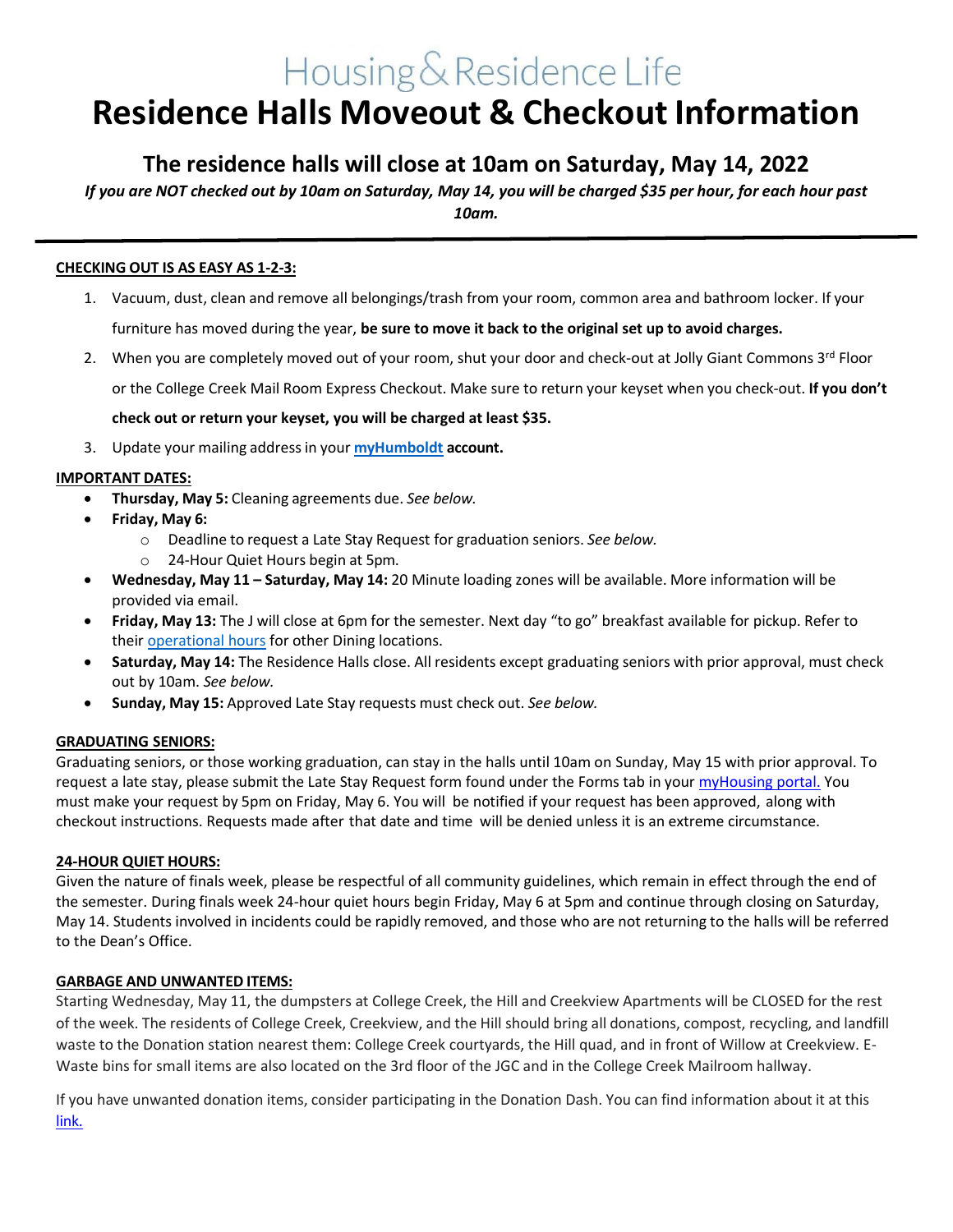## **OZZI CONTAINERS:**

Please return any OZZI Containers that have accumulated in your room or apartment to any of the green bins located throughout campus the week of 5/11 – 5/14. If you return your items to these bins, you agree to not be refunded or get a coin(s) back.

# **CHECK OUT DURING FINALS WEEK:**

At the Express Checkout locations, please complete the envelope with your information, put your keyset inside, and you're good to go! **You may complete your check out at these locations only:**

- Jolly Giant Commons 3rd Floor
- Information Desk, Jolly Giant Commons 1<sup>st</sup> Floor (Saturday, 5/14 only)
- College Creek Mail Room

Please refer to the [operational](https://housing.humboldt.edu/node/143) hours for the Mail Rooms and Housing Front Desks and plan accordingly.

## **MAIL FORWARDING:**

To ensure your mail is forwarded, please update your address in your [myHumboldt](https://cas.humboldt.edu/) Account. Your packages and letter mail will be forwarded or returned to sender based on your mailing address in you[r myHumboldt Account.](https://cas.humboldt.edu/)

Mail is only forwarded for one year after the date you vacate. Please notify correspondents of your new mailing address to assure delivery of your mail. If you live in Campus Apartments you will also need to update your address with the United States Postal Service or change it online a[t https://moversguide.usps.com.](https://moversguide.usps.com/)

# **CLEANING RESPONSIBILITIES & DAMAGE CHARGE PROCESS**

## **Freshmen Areas**

- If your furniture has moved during the year, be sure to move it back to the original set up to avoid charges.
- Thoroughly damp wipe and clean the dresser, bed frame, mini-refrigerator, microwave, desk and drawers, baseboards, closets, and all parts of the windows. Make sure to remove all items from mini-refrigerator and desk.

# **Leave mini-refrigerator clean and plugged in.**

- Empty and clean trash and recycling containers, then leave them in your bedroom.
- All personal items and trash are to be out of the room, closet, bathroom locker, and hallway. Bathroom lockers need to be emptied and cleaned.
- Vacuum the carpet (including around the baseboards, closet, under desk, dresser, and bed). Before vacuuming, sweep out corners and along the edge of walls. If the vacuum isn't working properly, call the Housing Office at 707-826-3451.
- Remove all itemsfrom walls, bulletin boards, closets, mailboxes, and doors. There should be no tape, tape residue, or scuffmarks remaining after you have cleaned.
- Blinds should be wiped cleaned and re-hung where necessary.

#### **Upperclassmen Apartments & Suites**

- Residents in Campus Apartments, Creekview, Cypress and College Creek will be given access to a cleaning agreement in their [myHousing Account.](https://myhousing.humboldt.edu/) Residents in these areas will designate who is responsible for cleaning in the common areas. If no one is specifically designated to an area, then everyone is equally responsible. Cleaning agreements are available on April 11 and are due by May 5.
- **Bathrooms** Scrub all showers, toilets, sinks, and walls. Remove mold and soap film from showers and doors. Clean mirrors, cabinets, and counter tops. Mop floors and clean windows.
- **Living Rooms and Hallways** Damp wipe furniture, shelves, walls, and baseboards. Vacuum carpet and furniture, including areas under furniture. Straighten or re-hang window coverings as needed. Clean windows.